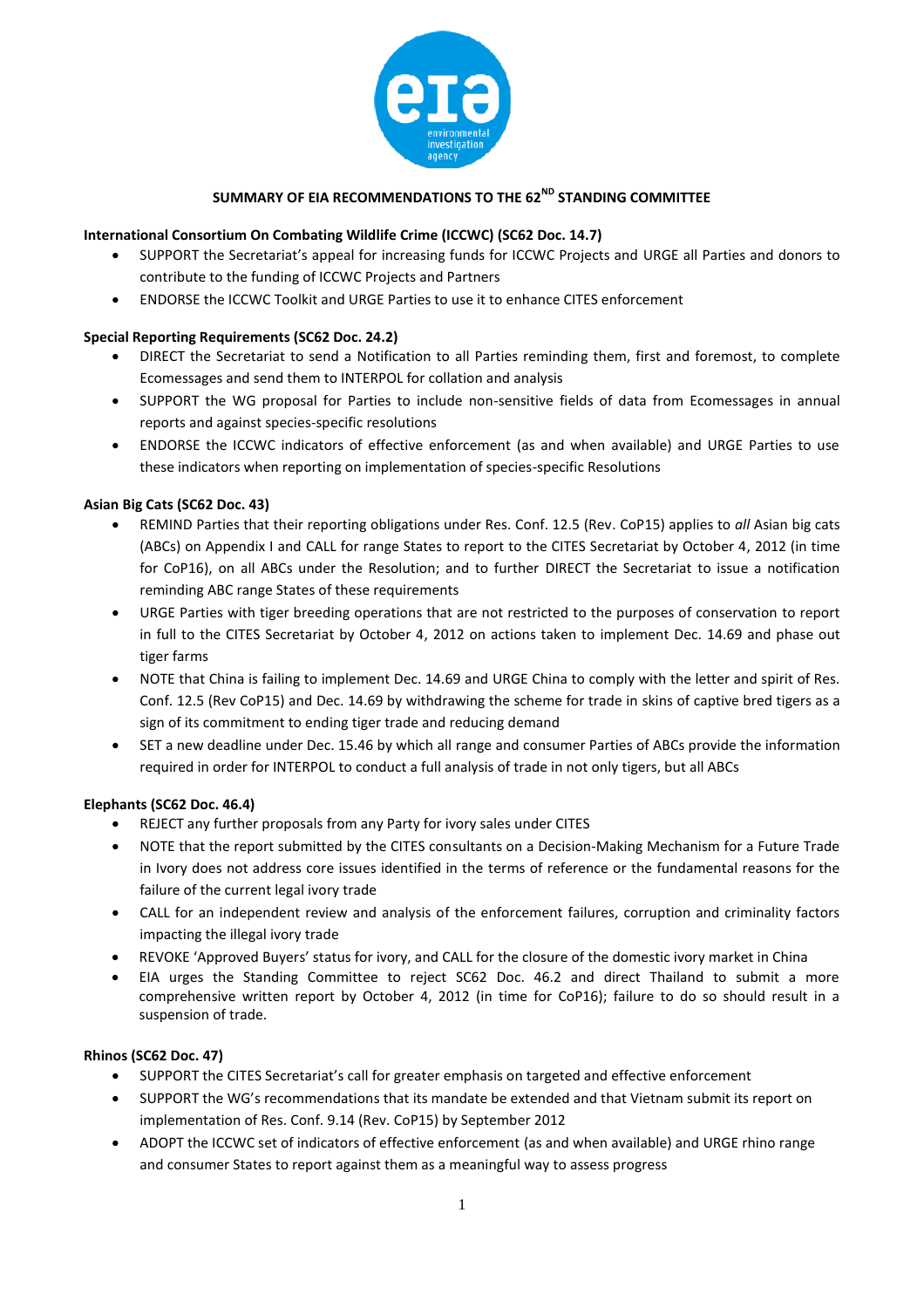# **1. Indicators Of Effective Enforcement (SC62 Doc. 24.2)**

Wildlife crime was officially recognised as a form of serious transnational organised crime by the UN General Assembly in 2000. A sophisticated and coordinated response from enforcement agencies is required to combat it and Parties to CITES appear to have acknowledged this, making reference to their commitments to "intelligence-led enforcement," "multi-agency enforcement," "international cooperation" and "intelligence sharing." These are welcome commitments, yet there is insufficient reporting to confirm that these approaches are institutionalised, widespread and consistently practiced.

There is a difference between 'enforcement' and '*effective* enforcement' and at present there are limited ways of assessing the effectiveness of enforcement efforts. For example, while seizures of illegal wildlife products constitute enforcement, seizures without secured convictions accompanied by punitive actions is not effective in suppressing and reducing incidence of such crimes.

Indicators of effective enforcement are critical to ensure that enforcement actions are delivering the required results and present the best possible deterrent to environmental criminals through meaningful sentences, fines and the recovery of assets and proceeds of crime. Measuring enforcement actions against appropriate indicators which focus on international communication and cooperation will encourage the intelligence-led approach necessary to intervene and disrupt transnational criminal networks.

In February 2012, the partners of the International Consortium on Combating Wildlife Crime (ICCWC) – INTERPOL, CITES Secretariat, World Customs Organisation, UN Office on Drugs and Crime and World Bank – met at the sidelines of the INTERPOL Environmental Crime Committee meetings in Thailand and agreed that INTERPOL should lead on developing a set of enforcement indicators, on behalf of ICCWC. EIA recommends that the Standing Committee endorse these indicators (currently in draft), and direct Parties to use these indicators when reporting under CITES.

The broad scope of the indicators address whether:

- 1. detection and conviction rates are monitored and have developed favourably over time;
- 2. advanced investigation methods are utilised;
- 3. pro-active operations are conducted;
- 4. intelligence is systematically managed and utilised;
- 5. multi-disciplinary cooperation, collaboration and exchange of information exists in a tangible form; and
- 6. proceeds of crime and asset recovery legislation is applied.

Reporting under these indicators would identify existing enforcement gaps and enable the consequent development of appropriate strategies to address them. In addition, by providing a focused, standardized framework for reporting, enforcement indicators may relieve some of the reporting burden on Parties who often report on a wide range of activities under CITES, and would also address the comments made in the report of the Working Group on Special Reporting Requirements (SC62 Doc. 24.2) concerning the need to streamline reporting to ensure the burden on Parties is minimised.

*EIA recommends that the Standing Committee adopt a set of indicators of effective enforcement, such as those being developed by ICCWC, and direct Parties to report against them when reporting against species-specific resolutions.* 

# **2. International Consortium On Combating Wildlife Crime (SC62 Doc. 14.7)**

EIA supports the request of the Secretariat for Parties and the donor community to contribute to the funding of ICCWC to ensure sustained collaboration and joint projects. The *ICCWC Wildlife and Forest Crime Analytic Toolkit* in particular will assist Parties with national enforcement gap analysis and the development of national strategies to improve enforcement capacity, infrastructure and to identify funding needs. EIA also welcomes ICCWC's role in formulating indicators of effective enforcement as described above.

# *EIA supports the Secretariat's appeal for increasing funds for ICCWC Projects and requests the Standing Committee to urge all Parties and donors to contribute to the funding of ICCWC Projects and Partners.*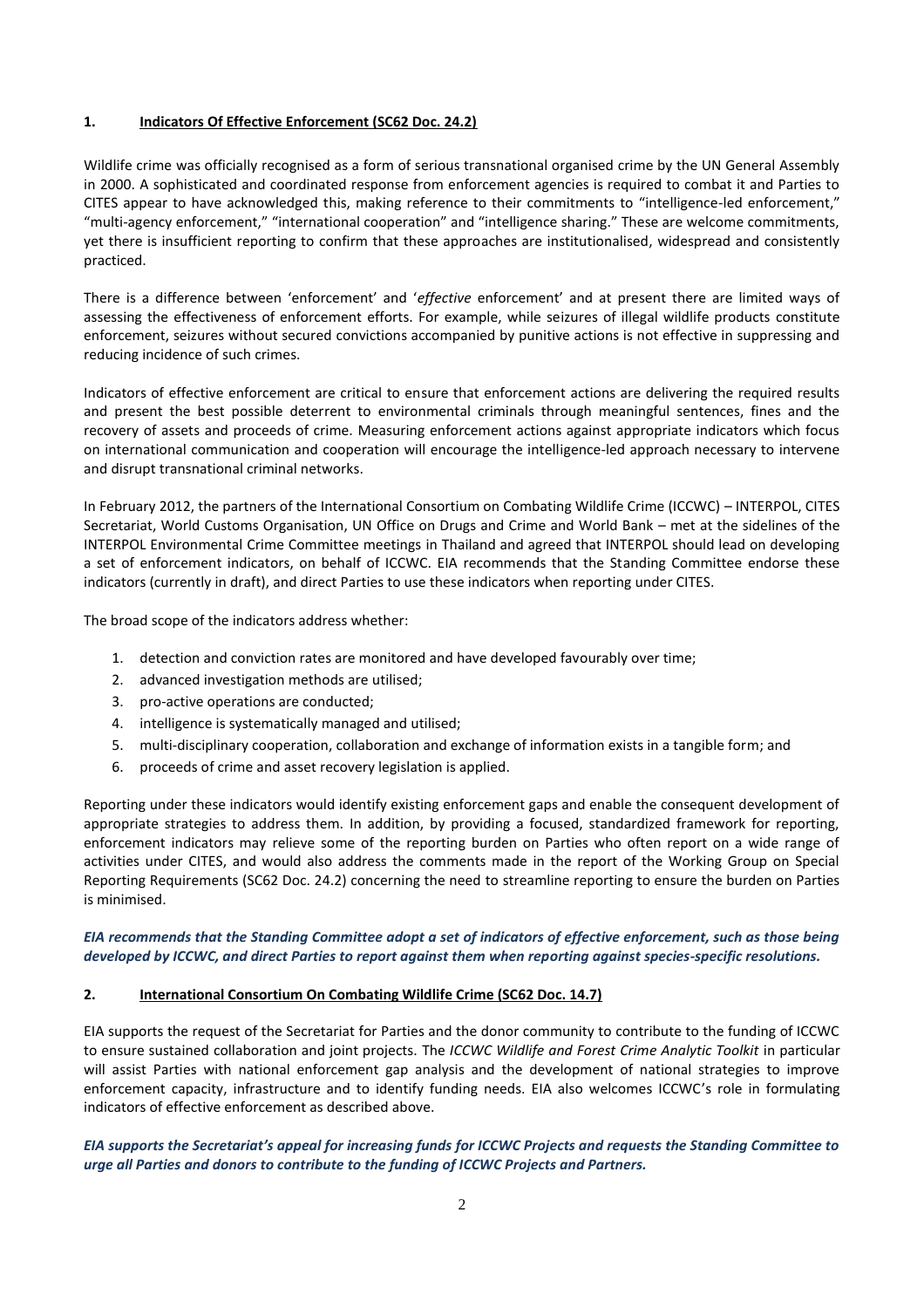*EIA welcomes the launch of the ICCWC Toolkit and recommends that the Standing Committee endorse it and urge Parties to use it as a means to assess enforcement needs and to develop strategies to deliver more effective enforcement operations, infrastructure and capacity to combat wildlife crime.*

# **3. Special Reporting Requirements - Gathering And Analysis Of Data On Illegal Trade (SC62 Doc. 24.2**)

With regard to the comments on "Reporting on Illegal Trade" in the Report of the Working Group on Special Reporting Requirements, EIA believes it is a matter of priority that Parties improve their reporting of intelligence to INTERPOL. Actionable and sensitive information should be communicated swiftly and securely using Ecomessage. Information from completed Ecomessages enters the INTERPOL I24/7 database, enabling INTERPOL to offer confidential analyses of nominal criminal intelligence that can be shared with law enforcement authorities, as well as sanitized analyses that can be shared with CITES Parties and the general public.

Further, EIA supports the suggestion in the report of the Working Group that Parties should include the non-sensitive fields of data from Ecomessages (e.g. what was seized, where and date) both in their annual reports and when reporting in accordance with species-specific Resolutions.

*EIA recommends that the Standing Committee direct the Secretariat to send a Notification to all Parties reminding them, first and foremost, to complete Ecomessages and send them to INTERPOL for collation and analysis.* 

*EIA supports the recommendations of the Working Group that Parties should include information from the nonsensitive fields of Ecomessage in their annual reports and reports under species-specific Resolutions.*

#### **4. Asian Big Cats (Agenda Item No. 43)**

Tigers and other Asian big cats (ABCs) remain critically endangered throughout their range, with poaching for trade in their parts and derivatives remaining one of the greatest threats. Since the start of CoP15 in March 2010, poaching and seizure incidents account for the loss of at least 560 ABCs.<sup>1</sup> Urgent measures need to be taken to end all trade in ABC parts and derivatives from all sources.

The report of the CITES Secretariat, SC62 Doc. 43, notes the outcomes of the Global Tiger Recovery Programme (GTRP) Stocktaking Conference, New Delhi, May 2012 and the reports provided by tiger range States to the Global Tiger Initiative (GTI). These reports are substantial but EIA urges the Standing Committee to note that they do not necessarily equate to reporting on implementation of Res. Conf. 12.5 (Rev. CoP15) and related Decisions under CITES. With regard to paragraphs 18 (a) & (c) of SC62 Doc. 43, EIA supports the adoption of a set of enforcement indicators of effective enforcement and draws attention to those under preparation by ICCWC as described above.

*EIA urges the Standing Committee to endorse the ICCWC indicators of effective enforcement and direct Parties that are reporting on implementation of CITES species-specific resolutions, including but not limited to Res. Conf. 12.5 (Rev. CoP15) on Conservation of and trade in tigers and other Appendix-I Asian big cat species, to report against such indicators by October 4, 2012 in time for review at CoP16. In the context of Res. Conf. 12.5 (Rev. CoP15), reports against the enforcement indicators can be copied to the Global Tiger Initiative to minimise duplication of effort and the burden of reporting.*

#### **4.1 Reporting Under Res. Conf. 12.5 (Rev. CoP15) Must Include** *All* **Asian Big Cat Species**

EIA notes that at the time of writing, no ABC range State has provided reports on implementation of Res. Conf. 12.5 (Rev. CoP15) and associated Decisions to the Secretariat for this meeting of the Standing Committee. To date reporting under Res. Conf. 12.5 (Rev. CoP15) has been focused largely on tigers and has omitted other ABCs. It is important to recognize that the requirements under Res. Conf. 12.5 (Rev. CoP15) are applicable to all ABCs listed in Appendix I; leopards, snow leopards, clouded leopards and Asiatic lions, and range States are required to report on actions taken to implement Res. Conf. 12.5 and associated Decisions to the Secretariat ahead of CITES Standing Committee meetings and meetings of the Conference of the Parties. Not all ABC range States have tigers and thus not all ABC range States are reporting to the GTI.

*EIA recommends that the Standing Committee remind Parties that their reporting obligations under Res. Conf. 12.5 applies to all ABCs on Appendix I and call for range States to report to CoP16 by October 4, 2012 on all ABCs under*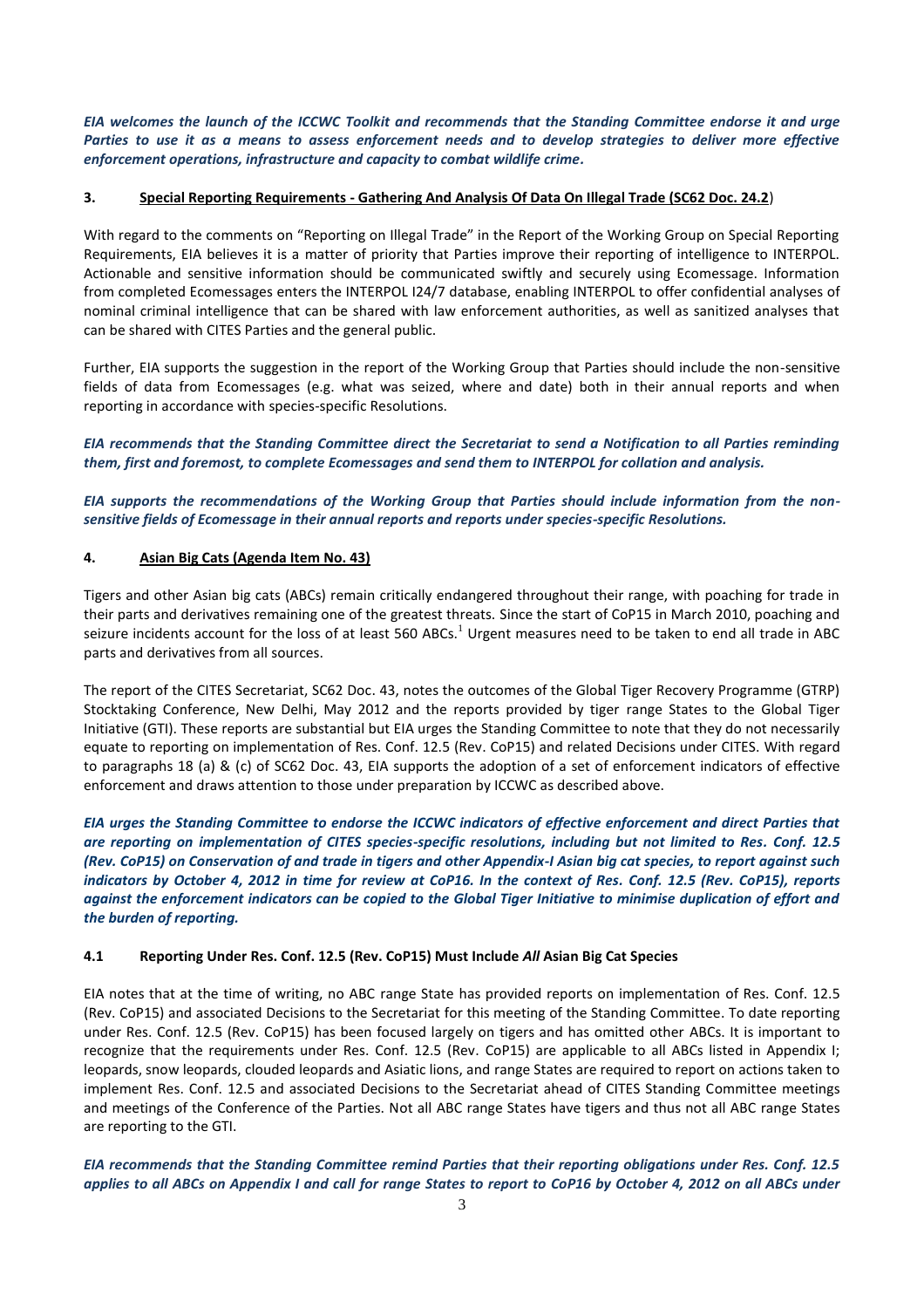*the Resolution, and to further direct the Secretariat to issue a notification reminding ABC range States of these requirements.*

#### **4.2 Implementation Of Dec. 14.69 On Tiger Farms**

EIA remains concerned that Dec. 14.69 remains largely unimplemented. Tiger parts and specimens from captive bred sources have been documented in illegal international trade, with operations and traders in Thailand, Viet Nam and Lao PDR implicated.<sup>2</sup> This undermines law enforcement efforts and campaigns to reduce demand for tiger parts and products. Meanwhile in China a domestic trade in farmed tiger and leopard skins is proactively encouraged through a registration and labelling scheme (see 4.3).

In 2007 at COP14, the CITES Parties adopted Dec. 14.69, aimed at preventing the farming of tigers for their parts and derivatives, which states that (emphasis added):

*Parties with intensive operations breeding tigers on a commercial scale shall implement measures to restrict the captive population to a level supportive only to conserving wild tigers; tigers should not be bred for trade in their parts and derivatives.* 

During the debate prior to the adoption of Dec. 14.69, Parties voted to reject language which would have restricted the Decision to international trade only. It was the clear will of the Parties, including many tiger range States, that Dec. 14.69 should apply *to both domestic and international trade*. Subsequently, in 2008 the Secretariat provided guidance to Parties in Notification 2008/059 further emphasizing that the term "trade" in Dec. 14.69 refers "to both domestic and international trade."

While some relevant Parties have provided information on steps taken to inspect tiger farms, no Party has reported on or provided evidence of measures to phase out tiger farming. Further, significant stockpiles of tiger body parts held by tiger farms in China is a cause for concern. It is not clear what the purpose of these stockpiles is but it does add to the uncertainty over the intentions of future government policy regarding use, and undermines the prospect for effective demand reduction.

*EIA recommends that the Standing Committee urge Parties with operations that are not restricted to the purposes of conservation, to report in full to the CITES Secretariat by October 4, 2012 on actions taken to phase out farms under Dec. 14.69.*

*Further, EIA requests the Standing Committee to urge all Parties, where stockpiles of captive bred or confiscated tiger parts and derivatives are held, to declare the volume of all parts and derivatives and explain the actions proposed to consolidate and destroy them – or declare the purpose of retaining the stocks.*

#### **4.3 China's System For The Registration And Sale Of Tiger and Leopard Skins**

China allows domestic trade in skins from farmed tigers and leopards. As per Notification No. 206 issued by China's State Forestry Administration (SFA) and State Ethnic Affairs Commission on September 29, 2007, the Government of China has established a mechanism for registering and trading tiger and leopard skins and the products thereof.<sup>3</sup> Specimens processed under this scheme have been found for sale online as taxidermy and luxury home décor items along with SFA government permits authorizing trade.<sup>4</sup>

In brief, the government notification establishes a mechanism for:

- a) verifying and registering tiger and leopard skins from legal origins, including skins from farmed tigers and leopards,
- b) obtaining an administrative permit for such skins from the SFA, and
- c) authorizing trade, sale, public displays and exhibitions of tiger and leopard skins that have a permit.

In addition to allowing domestic trade in skins of captive bred tigers and leopards, China has enabled the registration, labelling and sale of tiger and leopard skins of other "legal origin" such as those skins "whose origins are hard to check." The scope of the term "legal origin" is not defined and it's unclear if it includes (1) skins that constitute a CITES pre-Convention specimen,<sup>5</sup> and (2) skins that were obtained from a domestic (wild or farmed) tiger within China prior to March 1, 1989 when China's Law on Protection of Wildlife came into force.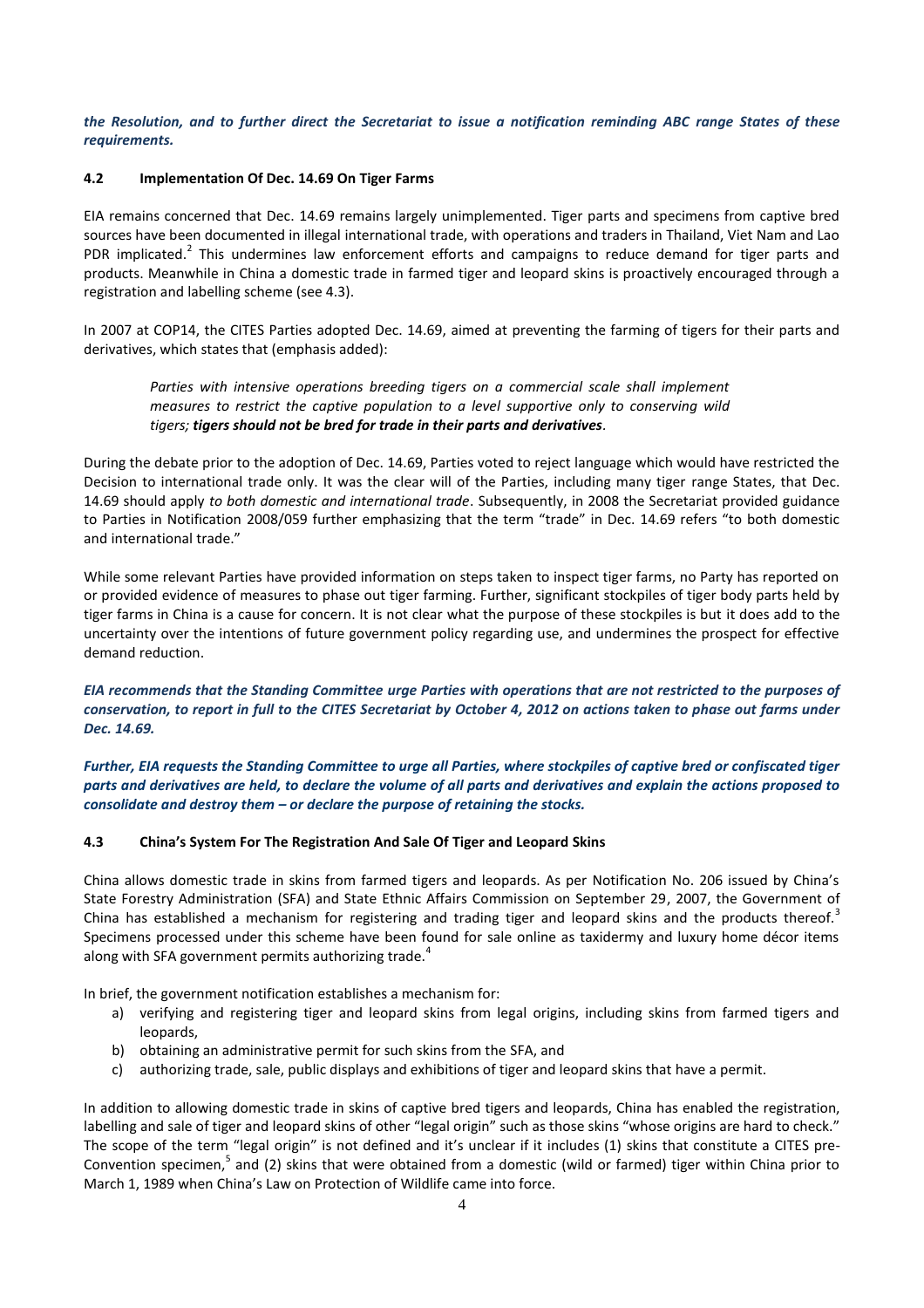China has failed to respond to requests for clarification of the definitions used in the Notification, and for details of the verification process for skins of "legal origin". China has also declined to share information on the number of skins registered, labelled and sold under the scheme to date.

In light of the ongoing poaching of tigers and leopards in other ABC range States and the absence of reports of enforcement in specific areas in China that are known for high levels of illegal trade in wild-sourced ABC parts, EIA is concerned that this registration scheme provides a mechanism to launder illegally-acquired skins. Investigations from 2005-2011<sup>6</sup> reveal that known offenders selling ABC parts and derivatives in Tibet Autonomous Region, Qinghai and Gansu Province have still not been subject to enforcement action and may already have taken advantage of the registration scheme.

*EIA calls upon the Standing Committee to note that China is failing to implement Dec. 14.69 and to urge China to comply with the letter and spirit of Res. Conf. 12.5 and Dec. 14.69 by withdrawing the scheme for trade in tiger (and leopard) skins as a sign of its commitment to end tiger trade and reducing demand.*

# **4.4 Submitting Relevant Information To INTERPOL Under Dec. 15.46**

Exchange of intelligence is vital to combating the illegal wildlife trade, and has been repeatedly identified as a need by range States, both through CITES, as well as the Global Tiger Initiative and Global Tiger Forum. Dec. 15.46 required all Parties, but particularly tiger range States, to submit intelligence on tiger crime to INTERPOL for analysis by June 30, 2010. Dec. 15.46 states (emphases added):

*All Parties, but particularly tiger range States, should submit, by 30 June 2010, information relating to incidents of poaching of and illegal trade in tigers that have occurred within their territory since the beginning of 2007. Information should be submitted using the Ecomessage format distributed in Notification to the Parties No. 2009/028 of 22 July 2009. Ecomessage forms for each incident should be submitted to the CITES Secretariat or to the General Secretariat of ICPO-INTERPOL via INTERPOL National Central Bureaus.*

The CITES Secretariat reported to SC62 that this exercise had not been successful because the overall response had been poor (SC61 Doc. 41) and during SC61 explained how vital it was that nominal criminal intelligence be shared via INTERPOL swiftly and securely, so that transnational criminals can be better targeted by enforcement efforts. There was no further action agreed at SC61, so EIA recommends that a new deadline be set by Standing Committee to fulfil this Decision and to extend it to data on all Appendix I ABCs.

*EIA urges the Standing Committee to set a new deadline by which all source and consumer Parties of ABCs must provide the details required in order for INTERPOL to conduct a full analysis of trade in not only tigers, but all ABCs.*

# **5. Elephants (Agenda Item No. 46)**

EIA firmly believes that there should be no further trade in ivory. Over the period 2008-2011, ETIS reports that 'large seizures' alone represent over 53 tonnes of ivory.<sup>7</sup> 2011 was the worst year on record for large international seizures, with most of the illegal ivory heading to East Asia, primarily China. This rapid increase in demand for illegal ivory has taken place despite the two CITES authorized legal sales that were designed to 'flood' the market with legal ivory and reduce demand for illegal ivory. The first sale was to Japan in 1999; the second in 2008 to Japan and China (more than 100 tonnes). The two legal sales have failed to achieve their intended objective of reducing illegal trade, and there are indications that these sales have exacerbated the situation by creating legal ambiguity and fostering perceptions among poachers, traffickers and consumers that trade is indefinitely open.

Today China has a flourishing illegal ivory market. Investigations by EIA in Guangzhou, China in November 2010 documented a thriving and growing illegal trade in ivory where the perception of both legal and illegal traders was that up to 90% of the ivory available on the market came from illegal sources.<sup>9</sup> The findings, supported by subsequent surveys and reports, also show that prices have escalated as much as tenfold since 2005.<sup>1</sup>

# *EIA supports a complete ban on all international ivory trade and recommends that the Standing Committee reject any proposals from any Party for future authorized sales.*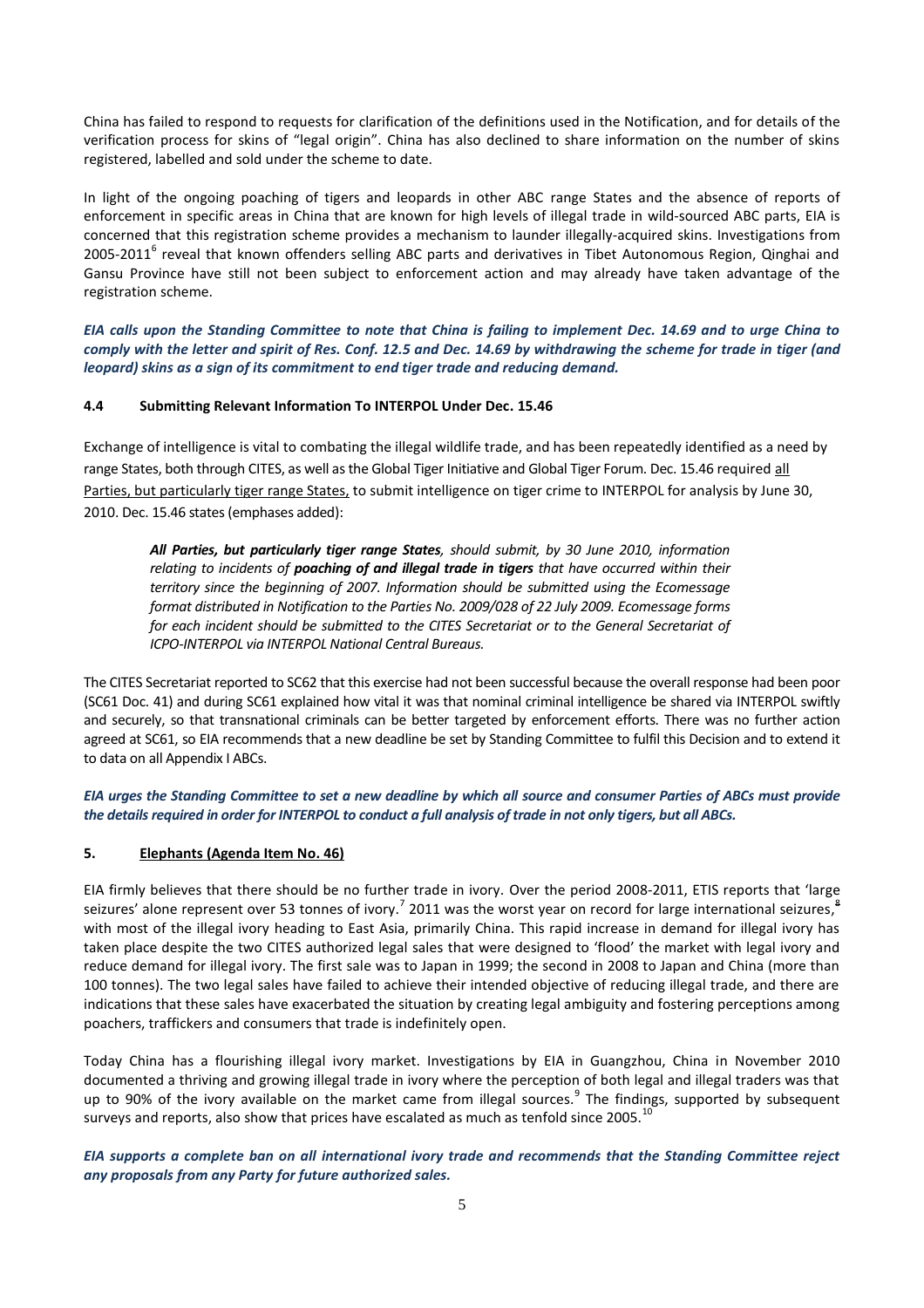### **5.1 No Further Action on** *Decision-making Mechanism for Authorizing Ivory Trade* **(SC62 Doc. 46.4)**

EIA is concerned that any more 'legal' sales of ivory will further stimulate the market, supporting the perception that trade has resumed, and increasing demand for illegal ivory. In addition, the availability of ivory from both legal and illegal sources further challenges law enforcement agencies in their efforts to tackle the criminal networks behind the trade. In light of mass poaching of African elephants, the increase in illegal trade in ivory, and the fact that the legal sales have clearly failed to reduce illegal trade, EIA urges the Standing Committee to table any further discussion on a future international trade in ivory. **CITES must recognize that in the current climate of poor enforcement, apathy, failure of political will and corruption, there is no likelihood that any form of regulated trade is workable.** 

Consequently, with regard to the report submitted by the CITES consultants on Decision-Making Mechanism for a Future Trade in Ivory (SC62 Doc. 46.4), EIA recommends that the Standing Committee note that the report fails to address the core issues identified in the terms of reference and the fundamental reasons for the failure of the current legal ivory trade system. EIA strongly supports a complete ban on international ivory trade and urges the Standing Committee to take no further actions on this issue. Instead, the Standing Committee must examine the reasons for the failure of Parties to implement the existing trade mechanisms before devising new trade mechanisms that will likely be plagued by the same problems and enforcement challenges. First and foremost, EIA requests that the Standing Committee conduct a review of the enforcement gaps and needs that have led to the failure of the current ivory-trade control and regulation system. Parties must be able to demonstrate that national investment and commitment to professional law enforcement is adequate for combating transnational organised wildlife crime and corruption.

*EIA recommends that the Standing Committee note that the report submitted by the CITES consultants on a Decision-Making Mechanism for Future Trade in Ivory fails to address core issues identified in the terms of reference or the fundamental reasons for the failure of current legal ivory trade systems and controls.*

*EIA urges the Standing committee to call for an independent review and analysis of the enforcement failures, corruption and criminality factors impacting the illegal ivory trade. Discussion of any future trade in ivory prior to a comprehensive and thorough analysis of these failures would be both injudicious and potentially fatal for some elephant populations.*

#### **5.2 Review Of** *Approved Buyer***s For Ivory**

A number of surveys and studies have established the failure of the system of ivory registration and trade that was put in place as a pre-condition for the 2008 legal sale. Recent investigations in China carried out by a number of independent researchers show that the majority of the trade in ivory being conducted does not conform to the rules established by CITES, with reports estimating that up to 90% of the ivory on sale in China is illegal.<sup>11</sup>

# *EIA urges the Standing Committee to revoke the 'Approved Buyers' status for ivory, and call for the closure of the domestic ivory market in China and a thorough investigation of the failure of China's domestic ivory trade controls.*

# **5.3 Ivory Trade Control in Thailand (SC62 Doc. 46.2)**

EIA urges the Standing Committee to reject this document and direct Thailand to submit a more comprehensive written report to CoP16; failure to do so should result in a suspension of trade.

Thailand is highlighted as a key destination or transit point for illegal ivory (SC62 Doc. 46.1) and despite repeated commitments to address existing domestic legislation, remains non-compliant with CITES requirements under Res. Conf. 10.10 (Rev. CoP15). Doc 46.2 does not inspire confidence that Thailand has made sufficient, if any, progress to regulate internal trade and combat illegal trade in ivory: there is no definite time frame for the implementation of the 'protected species' listing, and no articulation of how Thailand intends to implement it or how it will improve effective enforcement. EIA remains concerned that there is no adequate authority to ensure that ivory dealers confine their operations to the domestic market, a concern raised in SC61 Doc. 44.1. Further, the document fails to address how Thailand's newly acquired capacity to identify ivory from different elephant species would contribute to improved enforcement of the ban on commercial trade and possession of African elephant ivory. No information has been provided by Thailand on the procedures for inspections or how such inspections would address illegal trade, and the penalties that would be imposed on dealers found to be acting illegally.